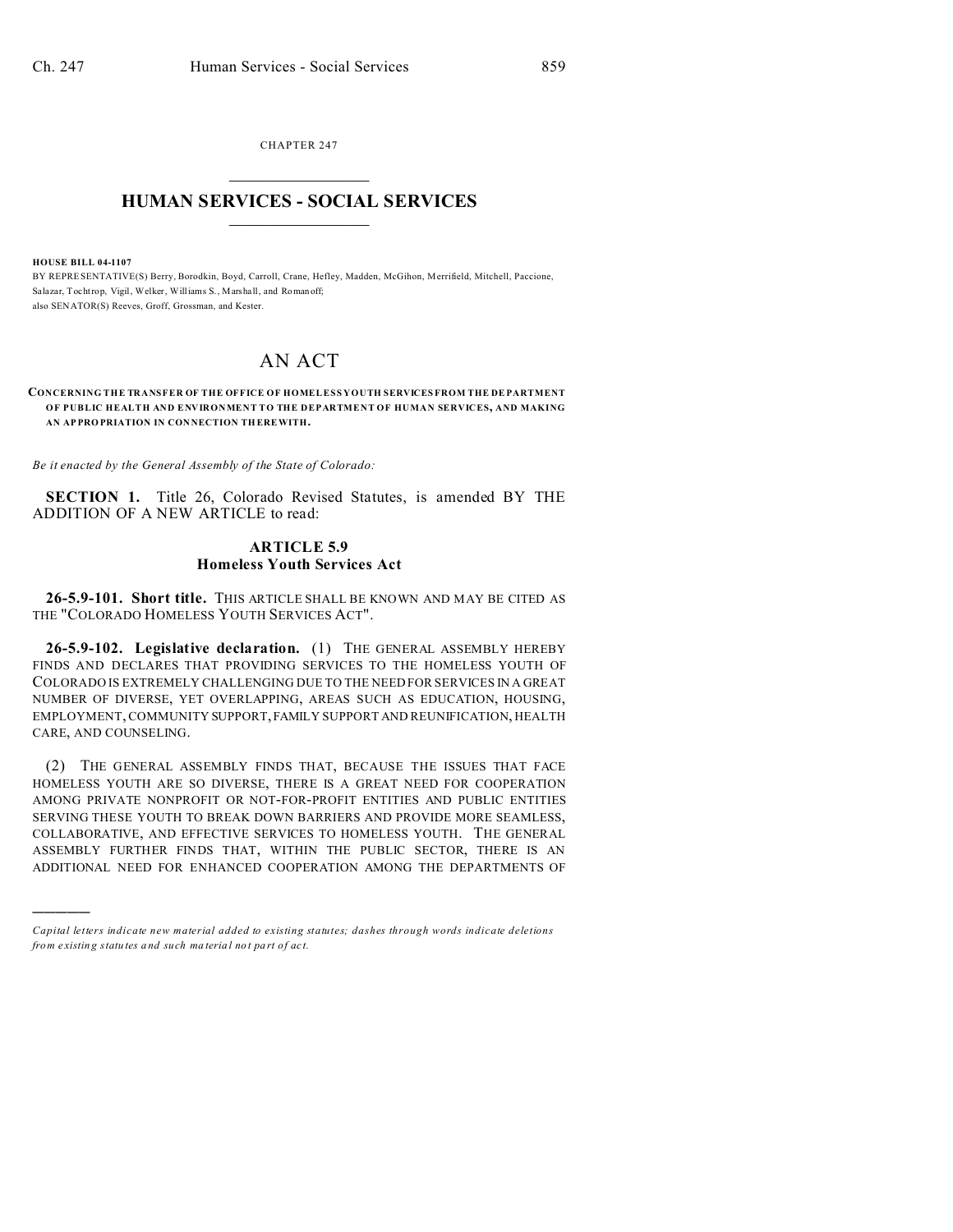CORRECTIONS, EDUCATION, HEALTH CARE POLICY AND FINANCING, HUMAN SERVICES, PUBLIC SAFETY, AND PUBLIC HEALTH AND ENVIRONMENT, AND THE JUDICIAL DEPARTMENT TO MORE FULLY SERVE HOMELESS YOUTH. THE GENERAL ASSEMBLY FINDS THAT WHILE THE DEPARTMENT OF PUBLIC HEALTH AND ENVIRONMENT HAS BEEN RESPONSIBLE FOR THIS EFFORT, IT IS MORE APPROPRIATE FOR THE DEPARTMENT OF HUMAN SERVICES, WHICH DEPARTMENT IS RESPONSIBLE FOR A VARIETY OF PROGRAMS RELATED TO FAMILY, CHILDREN, AND YOUTH, AS WELL AS HOMELESS AND HOUSING PROGRAMS, TO ALSO BE THE DEPARTMENTRESPONSIBLE FOR COORDINATING THE PRIVATE NONPROFIT OR NOT-FOR-PROFIT ENTITIES AND PUBLIC ENTITIES PROVIDING SERVICES TO HOMELESS YOUTH.

(3) THE GENERAL ASSEMBLY THEREFORE DECLARES THAT IT IS IN THE BEST INTERESTS OF THE YOUTH OF COLORADO TO ESTABLISH THE OFFICE OF HOMELESS YOUTH SERVICES IN THE DEPARTMENT OF HUMAN SERVICES TO ACT AS A RESOURCE FOR AND A COORDINATOR OF THE EFFORTS OF PUBLIC AND PRIVATE ENTITIES SERVING THE HOMELESS YOUTH OF THE STATE OF COLORADO.

**26-5.9-103. Definitions.** AS USED IN THIS ARTICLE, UNLESS THE CONTEXT OTHERWISE REQUIRES:

(1) "ENTITY" MEANS ANY STATE AGENCY, ANY STATE-OPERATED PROGRAM, OR ANY PRIVATE NONPROFIT OR NOT-FOR-PROFIT COMMUNITY-BASED ORGANIZATION.

(2) "HOMELESS YOUTH" MEANS A YOUTH WHO IS AT LEAST FIFTEEN YEARS OF AGE BUT IS YOUNGER THAN TWENTY-ONE YEARS OF AGE AND WHO IS NOT IMPRISONED OR OTHERWISE DETAINED PURSUANT TO A FEDERAL OR STATE LAW AND WHO:

(a) LACKS A FIXED, REGULAR, AND ADEQUATE NIGHTTIME RESIDENCE; OR

(b) HAS A PRIMARY NIGHTTIME RESIDENCE THAT IS:

(I) A SUPERVISED, PUBLICLY OR PRIVATELY OPERATED SHELTER DESIGNED TO PROVIDE TEMPORARY LIVING ACCOMMODATIONS; OR

(II) A PUBLIC OR PRIVATE PLACE NOT DESIGNED FOR, NOR ORDINARILY USED AS, A REGULAR SLEEPING ACCOMMODATION FOR HUMAN BEINGS.

**26-5.9-104. Office of homeless youth services.** (1) THERE IS HEREBY CREATED THE OFFICE OF HOMELESS YOUTH SERVICES IN THE STATE DEPARTMENT FOR THE PURPOSE OF PROVIDING INFORMATION, COORDINATION, AND SUPPORT SERVICES TO PUBLIC AND PRIVATE ENTITIES SERVING THE HOMELESS YOUTH OF COLORADO. THE OFFICE OF HOMELESS YOUTH SERVICES SHALL SEEK TO:

(a) IDENTIFY AND REMOVE OBSTACLES TO THE PROVISION OF SERVICES;

(b) IMPROVE THE QUALITY OF SERVICES PROVIDED TO HOMELESS YOUTH;

(c) REDUCE NEEDLESS EXPENDITURES CAUSED BY THE PROVISION OF OVERLAPPING SERVICES; AND

(d) IDENTIFY FUNDING RESOURCES AVAILABLE TO ENTITIES SERVING HOMELESS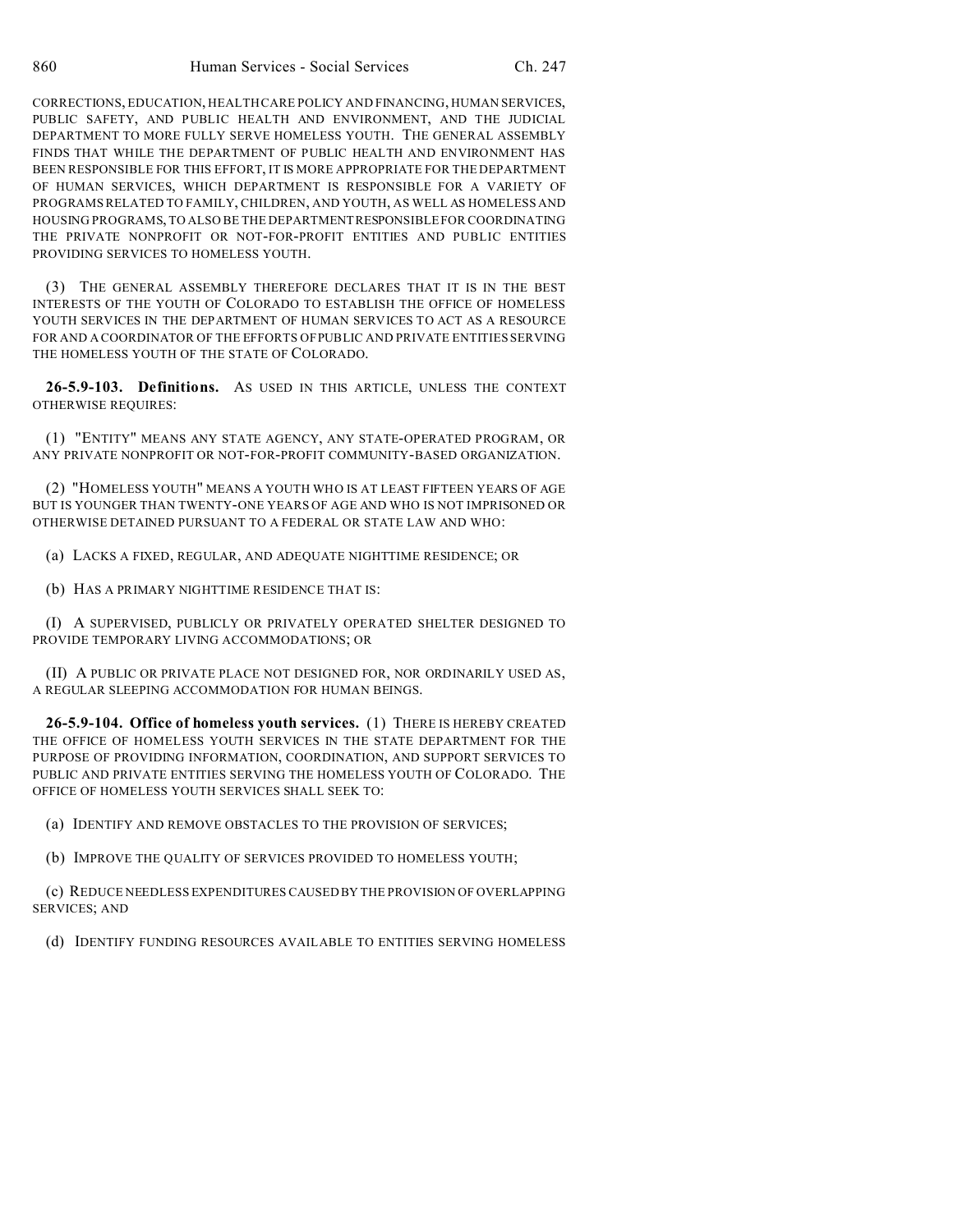## YOUTH.

**26-5.9-105. Administration.** (1) IN PROVIDING THE SERVICES DESCRIBED IN SECTION 26-5.9-104, THE OFFICE OF HOMELESS YOUTH SERVICES IS STRONGLY ENCOURAGED TO WORK WITH THE EXECUTIVE DIRECTORS, OR THEIR DESIGNEES, OF THE DEPARTMENTS SPECIFIED IN SECTION 25-20.5-108 (6), C.R.S., AS WELL AS THE COLORADO DEPARTMENT OF PUBLIC HEALTH AND ENVIRONMENT, THE JUDICIAL DEPARTMENT, PRIVATE NONPROFIT AND NOT-FOR-PROFIT ORGANIZATIONS, APPROPRIATE FEDERAL DEPARTMENTS, AND OTHER KEY STAKEHOLDERS IN THE COMMUNITY.

(2) AT A MINIMUM, THE OFFICE OF HOMELESS YOUTH SERVICES SHALL HAVE THE FOLLOWING DUTIES:

(a) TO PROVIDE INFORMATION, COORDINATION, AND TECHNICAL ASSISTANCE AS MAY BE NECESSARY TO REDUCE NEEDLESS EXPENDITURES ASSOCIATED WITH THE PROVISION OF OVERLAPPING SERVICES, AND TO IMPROVE THE QUALITY OF SERVICES PROVIDED TO HOMELESS YOUTH;

(b) TO IDENTIFY BOTH PROCEDURAL AND SUBSTANTIVE OBSTACLES TO THE PROVISION OF SERVICES, AND TO MAKE RECOMMENDATIONS TO THE ENTITIES SPECIFIED IN THIS SECTION CONCERNING PROCEDURAL, REGULATORY, OR STATUTORY CHANGES NECESSARY TO REMOVE SUCH OBSTACLES;

(c) TO OBTAIN INFORMATION FROM SERVICE PROVIDERS CONCERNING KNOWN SERVICES AVAILABLE FOR THE HOMELESS YOUTH POPULATION IN THE STATE OF COLORADO, AND TO POST SUCH INFORMATION ON A WEBSITE ON THE INTERNET;

(d) TO DEVELOP, MAINTAIN, AND MAKE AVAILABLE A LISTING OF ALL RIGHTS AND ORGANIZATIONS THAT MAY BE RELEVANT TO THE HOMELESS YOUTH POPULATION IN THE STATE OF COLORADO, INCLUDING BUT NOT LIMITED TO A LISTING OF LEGAL, EDUCATIONAL, AND VICTIMS' RIGHTS AND ORGANIZATIONS RELATED THERETO;

(e) TO OBTAIN INFORMATION CONCERNING KNOWN FUNDING SOURCES AVAILABLE FOR THE HOMELESS YOUTH POPULATION IN THE STATE OF COLORADO;

(f) TO WORK WITH ENTITIES TO IDENTIFY ISSUES CONCERNING SHARING OF INFORMATION IN PROVIDING SERVICES TO HOMELESS YOUTH AND TO FACILITATE RESOLUTION OF SUCH INFORMATION-SHARING ISSUES; AND

(g) ON OR BEFORE JANUARY 15, 2005, AND ON OR BEFORE JANUARY 15, 2006, TO PREPARE A WRITTEN REPORT, WHICH SHALL BE MADE AVAILABLE ELECTRONICALLY TO THE GOVERNOR AND TO THEGENERAL ASSEMBLY CONCERNING THE PERFORMANCE OF THE OFFICE OF HOMELESS YOUTH SERVICES AND WHETHER THE OFFICE IS EFFECTIVELY AND EFFICIENTLY MEETING THE GOALS SPECIFIED IN THIS SECTION.

**SECTION 2.** 24-1-120 (5), Colorado Revised Statutes, is amended BY THE ADDITION OF A NEW PARAGRAPH to read:

**24-1-120. Department of human services - creation.** (5) The department of human services shall include the following: